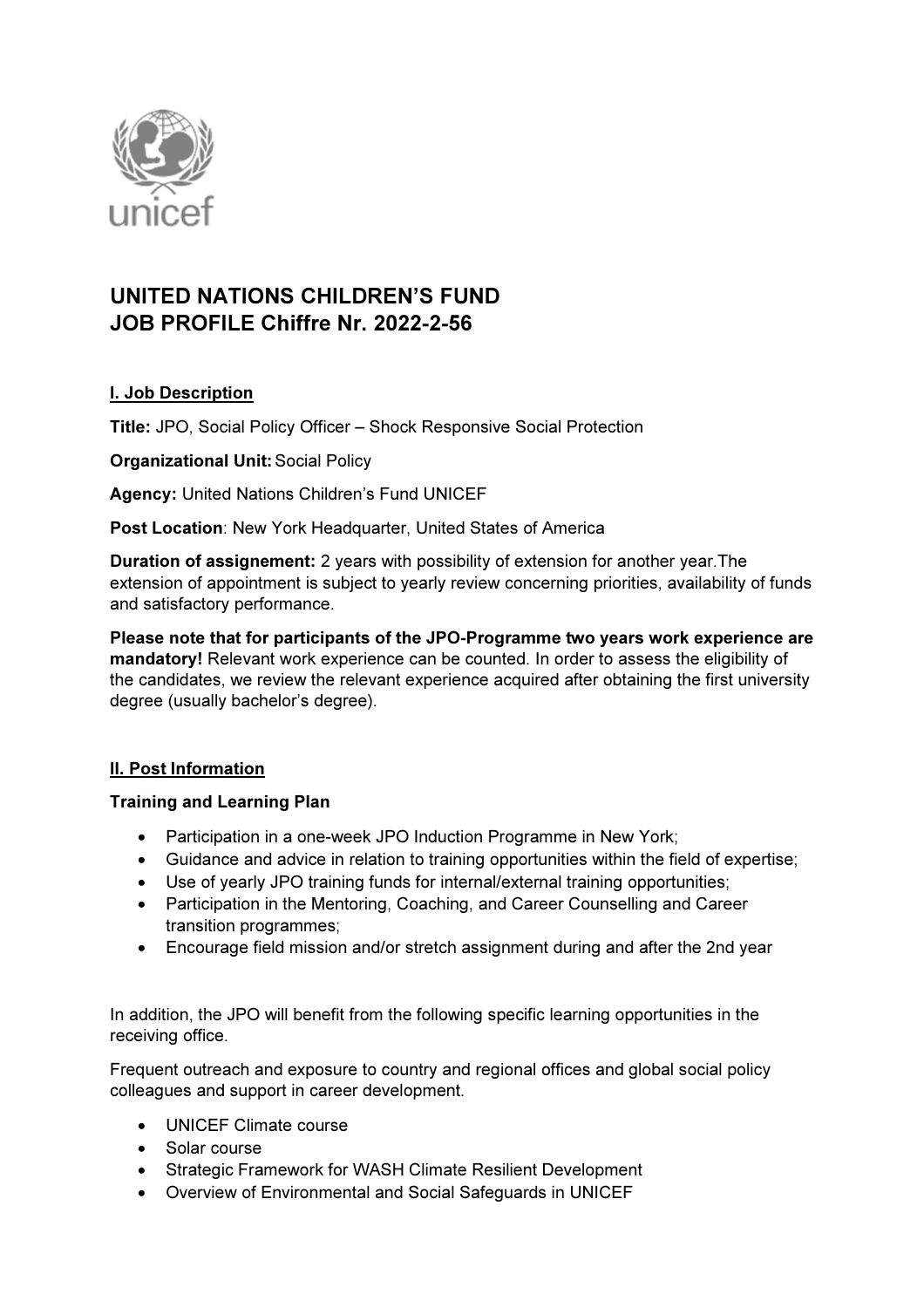# Office Context and JPOs Contribution to the Organization

Under the general guidance of the supervisor, the Social Policy officer is accountable for contributing to the teams' efforts in social protection programming in fragile and crisis prone contexts and related advocacy from strategic planning and formulation to delivery of concrete and sustainable results. This includes programmes aimed at improving (a) data and its utilisation for public policies to reduce child poverty in fragile contexts; (b) enhancing shock responsiveness of social protection systems and their impact on child poverty in fragile contexts, including strengthening governance and inclusiveness of social protection systems in fragile and crisis prone contexts; and (c) contributing to strengthening advocacy and deepening partnerships on social protection system building in fragile and crisis prone contexts. This encompasses both direct programme work with government and civil society partners as well as linkages across also programme areas of UNICEF.

### 1. Improving data on child poverty & vulnerability for increased use for policy and programme action in shock responsive social protection

- Supports the development of knowledge and guidance products for data/information collection and analysis on child poverty and vulnerabilities, including a focus on displacement, in fragile and crisis prone contexts.
- Provides timely, regular data-driven analysis for effective prioritization, planning, and development; facilitates results-based management for planning, adjusting, and scalingup specific social policy initiatives to reduce child poverty and vulnerability to shocks.
- Analyzes the macroeconomic context, and its impact on social development, emerging issues and social policy concerns, as well as implications for children, and proposes and promotes appropriate responses in respect of such issues and concerns, including government resource allocation policies and the effect of social welfare policies on the rights of children (including those impacted by displacement), especially in fragile and crisis prone contexts.

### 2. Strengthening social protection coverage, comprehensiveness and efficiency of social protection systems for addressing child poverty in fragile and crisis prone contexts

- Supports the development of risk informed and inclusive social protection policies, strategies as well as programmes for better impact on children, especially the most marginalised. Identifies, generates and presents evidence to support this goal in collaboration with partners.
- Supports strengthening of integrated social protection systems, providing technical support to partners to risk inform and improve the design as well as administration of cash transfers, especially child grants and improve linkages with other social protection interventions as well as complementary services related to the overall development of children in fragile and crisis prone contexts.
- Supports improved monitoring and research around social protection impact on child outcomes, and use of data and research findings for strengthening programme results.
- Supports the development of new ideas and themes related to social protection in fragile contexts, by conducting secondary research and information collection.
- Supports with the collection, consolidation, analysis of information and learning and contribute to reporting of annual results on social protection, in particular shock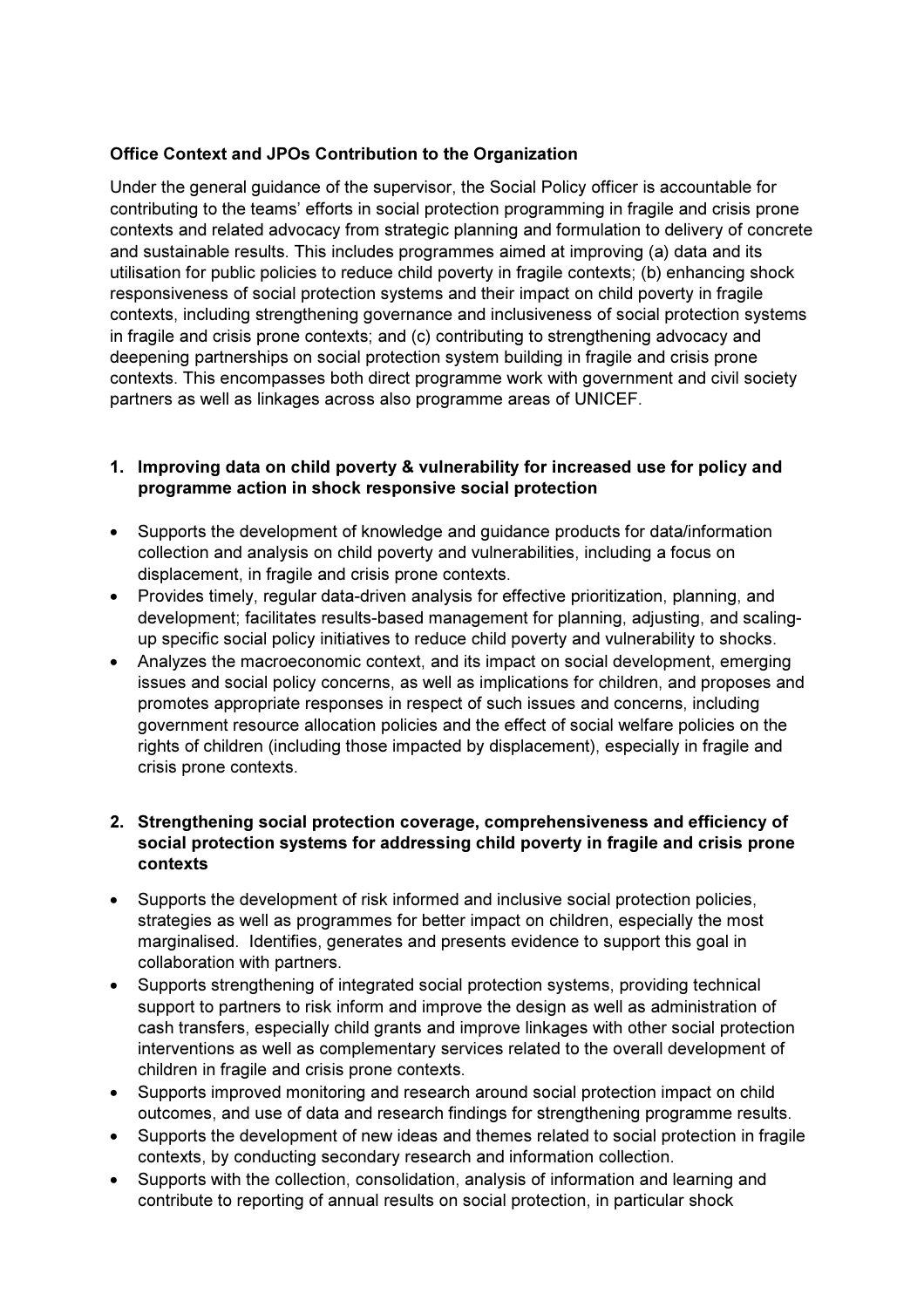responsive social protection. Utilises the trends to inform planning and strategizing to strengthen this area of work.

### 3. Strengthened advocacy and partnerships for child-sensitive and shock responsive social protection

- Supports correct and compelling use of data and evidence on the situation of children and coverage and impact of child focused services – in support of the social protection programmes in fragile/crisis prone contexts.
- Supports to develop and maintain partnerships, including multi agency platforms on strengthening the humanitarian, development and peace nexus. In particular, fostering the learning and knowledge sharing agenda among network members/partners.
- Identifies other critical partners, promotes awareness and builds capacity of partners, and actively facilitates effective collaboration within the UN family.
- $\bullet$

# 1. UNICEF Programme Management

- Helps manage and coordinate technical support around child poverty and social protection, ensuring it is well planned, monitored, and implemented in a timely fashion so as to adequately support scale-up and delivery. Ensures risk analysis and risk mitigation are embedded into overall management of the support, in close consultation with UNICEF programme sections, Cooperating Partners, and governments.
- Supports and contributes to effective and efficient planning, management, coordination, monitoring and evaluation of the country programme. Ensures that the social planning project enhances policy dialogue, planning, supervision, technical advice, management, training, research and support; and that the monitoring and evaluation component strengthens monitoring and evaluation of the social sectors and provides support to sectoral and decentralized information systems.

# III. Organizational Context and Purpose for the job

The fundamental mission of UNICEF is to promote the rights of every child, everywhere, in everything the organization does — in programmes, in advocacy and in operations. The equity strategy, emphasizing the most disadvantaged and excluded children and families, translates this commitment to children's rights into action. For UNICEF, equity means that all children have an opportunity to survive, develop and reach their full potential, without discrimination, bias or favoritism. To the degree that any child has an unequal chance in life — in its social, political, economic, civic and cultural dimensions — her or his rights are violated. There is growing evidence that investing in the health, education and protection of a society's most disadvantaged citizens — addressing inequity — not only will give all children the opportunity to fulfill their potential but also will lead to sustained growth and stability of countries. This is why the focus on equity is so vital. It accelerates progress towards realizing the human rights of all children, which is the universal mandate of UNICEF, as outlined by the Convention on the Rights of the Child, while also supporting the equitable development of nations.

# Purpose for the job:

Under the general guidance of the supervisor, the Social Policy officer is accountable for contributing to the teams' efforts in social protection programming in fragile contexts and related advocacy from strategic planning and formulation to delivery of concrete and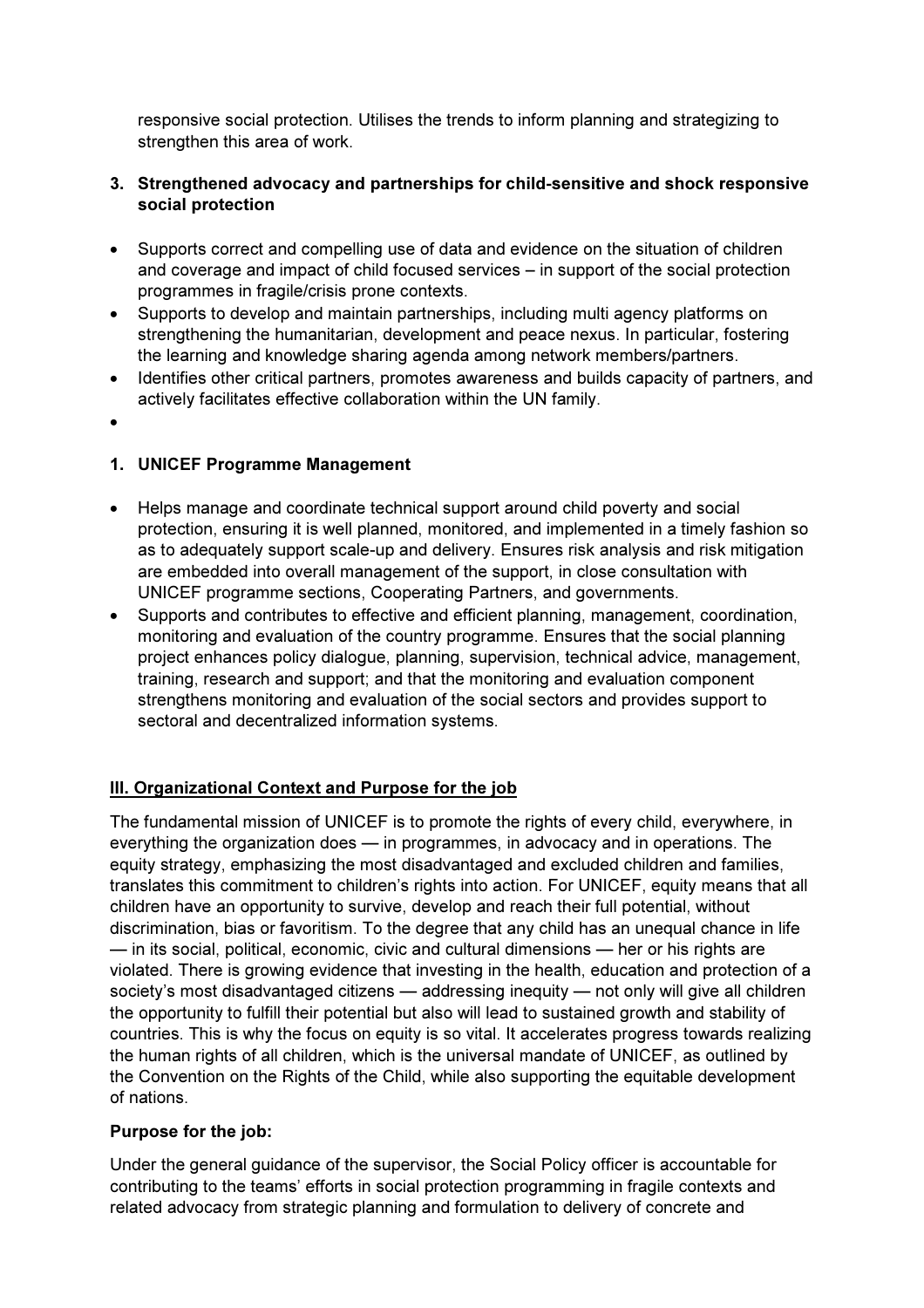sustainable results. This includes programmes aimed at improving (a) data and its utilisation for public policies to reduce child poverty in fragile contexts; (b) enhancing shock responsiveness of social protection systems and their impact on child poverty in fragile contexts, including strengthening governance and inclusiveness of social protection systems in fragile and crisis prone contexts; and (c) contributing to strengthening advocacy and deepening partnerships on social protection system building in fragile and crisis prone contexts. This encompasses both direct programme work with government and civil society partners as well as linkages across also programme areas of UNICEF.

# IV. Key function, accountabilities and related duties/tasks

Summary of key functions/accountabilities:

.

- 1. Improving data on child poverty & vulnerability for increased use for policy and programme action in shock responsive social protection
- Supports the development of knowledge and guidance products for data/information collection and analysis on child poverty and vulnerabilities, including a focus on displacement, in fragile and crisis prone contexts.
- Provides timely, regular data-driven analysis for effective prioritization, planning, and development; facilitates results-based management for planning, adjusting, and scalingup specific social policy initiatives to reduce child poverty and vulnerability to shocks.
- Analyzes the macroeconomic context, and its impact on social development, emerging issues and social policy concerns, as well as implications for children, and proposes and promotes appropriate responses in respect of such issues and concerns, including government resource allocation policies and the effect of social welfare policies on the rights of children (including those impacted by displacement), especially in fragile and crisis prone.

### 2. Strengthening social protection coverage, comprehensiveness and efficiency of social protection systems for addressing child poverty in fragile and crisis prone contexts

- Supports the development of risk informed and inclusive social protection policies, strategies as well as programmes for better impact on children, especially the most marginalised. Identifies, generates and presents evidence to support this goal in collaboration with partners.
- Supports strengthening of integrated social protection systems, providing technical support to partners to risk inform and improve the design as well as administration of cash transfers, especially child grants and improve linkages with other social protection interventions as well as complementary services related to the overall development of children in fragile and crisis prone contexts.
- Supports improved monitoring and research around social protection impact on child outcomes, and use of data and research findings for strengthening programme results.
- Supports the development of new ideas and themes related to social protection in fragile contexts, by conducting secondary research and information collection.
- Supports with the collection, consolidation, analysis of information and learning and contribute to reporting of annual results on social protection, in particular shock responsive social protection. Utilises the trends to inform planning and strategizing to strengthen this area of work.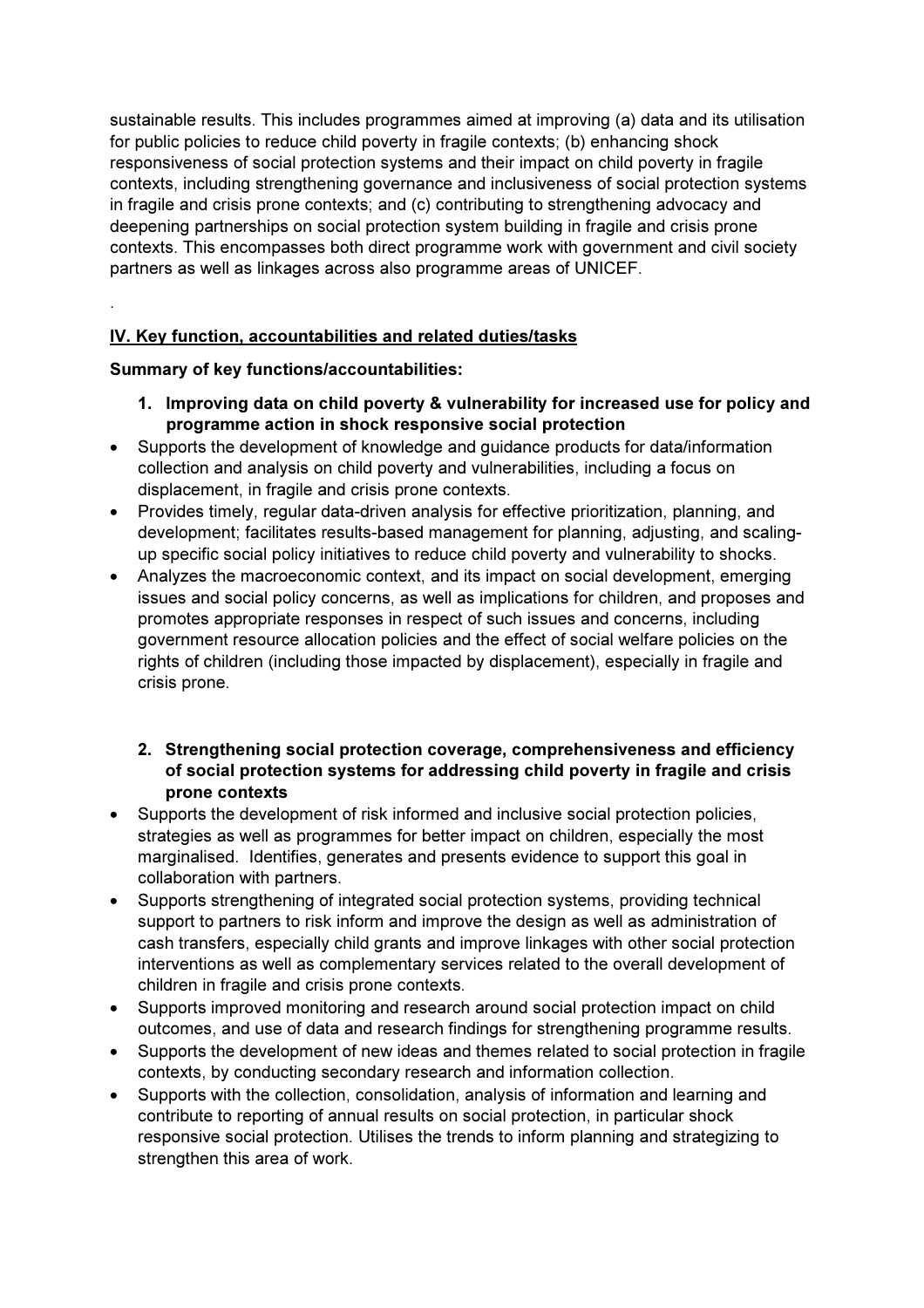# 3. Strengthened advocacy and partnerships for child-sensitive and shock responsive social protection

- Supports correct and compelling use of data and evidence on the situation of children and coverage and impact of child focused services – in support of the social protection programmes in fragile/crisis prone contexts.
- Supports to develop and maintain partnerships, including multi agency platforms on strengthening the humanitarian, development and peace nexus. In particular, fostering the learning and knowledge sharing agenda among network members/partners.
- Identifies other critical partners, promotes awareness and builds capacity of partners, and actively facilitates effective collaboration within the UN family.

# 4. UNICEF Programme Management

- Helps manage and coordinate technical support around child poverty and social protection, ensuring it is well planned, monitored, and implemented in a timely fashion so as to adequately support scale-up and delivery. Ensures risk analysis and risk mitigation are embedded into overall management of the support, in close consultation with UNICEF programme sections, Cooperating Partners, and governments.
- Supports and contributes to effective and efficient planning, management, coordination, monitoring and evaluation of the country programme. Ensures that the social planning project enhances policy dialogue, planning, supervision, technical advice, management, training, research and support; and that the monitoring and evaluation component strengthens monitoring and evaluation of the social sectors and provides support to sectoral and decentralized information systems.

# V. Impact of Results

The efficient and effective technical support provided to the development and implementation of strategic advocacy and planning & formulation of social policy programmes/projects and the achievement of sustainable results, contributes to achievement of goals and objectives to create a protective environment for children and thus ensure their survival, development and well-being in society. Achievements in social policy programmes and projects in turn contribute to maintaining/enhancing the credibility and ability of UNICEF to provide programme services for mothers and children that promotes greater social equality in the country.

# VI. Competencies and level of proficiency required

# Core Values attributes

- Care
- Respect
- $\bullet$  Integrity
- Trust
- Accountability

# Core competencies skills

- Analyzing
- Applying Technical Expertise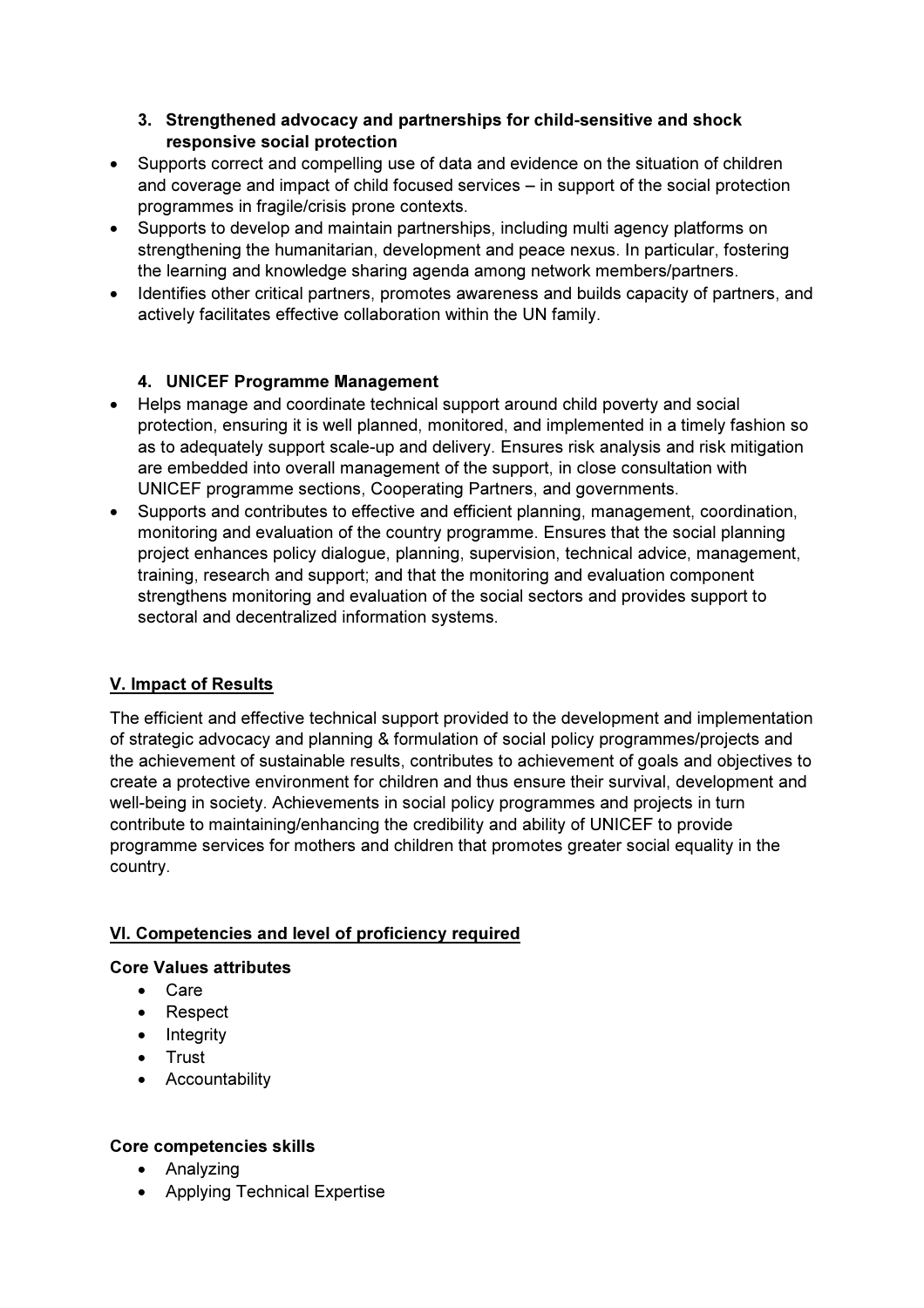- Learning & Researching
- Planning & Organizing (2)

#### Core Competencies

- Nurtures, Leads and Manages People
- Demonstrates Self Awareness and Ethical Awareness
- Works Collaboratively with others
- Builds and Maintains Partnerships
- Innovates and Embraces Change
- Thinks and Acts Strategically
- Drives to achieve impactful results
- Manages ambiguity and complexity

#### VII. Recruitment Qualifications

Education: Master's degree in one of the following fields is required: Economics, Public Policy, Social Sciences, International Relations, Political Science, or another relevant technical field.

#### Experience:

2-3 years of relevant professional work experience in Social Protection, Humanitarian, Development and Peace nexus or other Social Science and related disciplines.

Experience working in a developing country, especially in a fragile or humanitarian context is considered as a strong asset.

Background and/or familiarity with humanitarian action is considered as a strong asset.

#### Required Skills/Competencies:

- Some understanding of social protection, cash transfers in emergency contexts and/or strengthening humanitarian, development and peace nexus.
- Experience with qualitative and quantitative data analysis, data visualisation and the creation of clear impactful data communication is a plus.
- Strong written skills, with the ability to draft a coherent narrative from multiple sources of information, target messages to specific audience needs, and present complex concepts clearly in a range of different mediums.
- Proven ability to effectively manage relationships with good negotiation skills
- Proven ability to work as a part of a team
- Knowledge of computer systems, Microsoft applications, and if possible, data analysis software such as SPSS, GIS

#### Language Requirements:

Fluency in English is required. Knowledge of another official UN language or local language of the duty station is considered as an asset.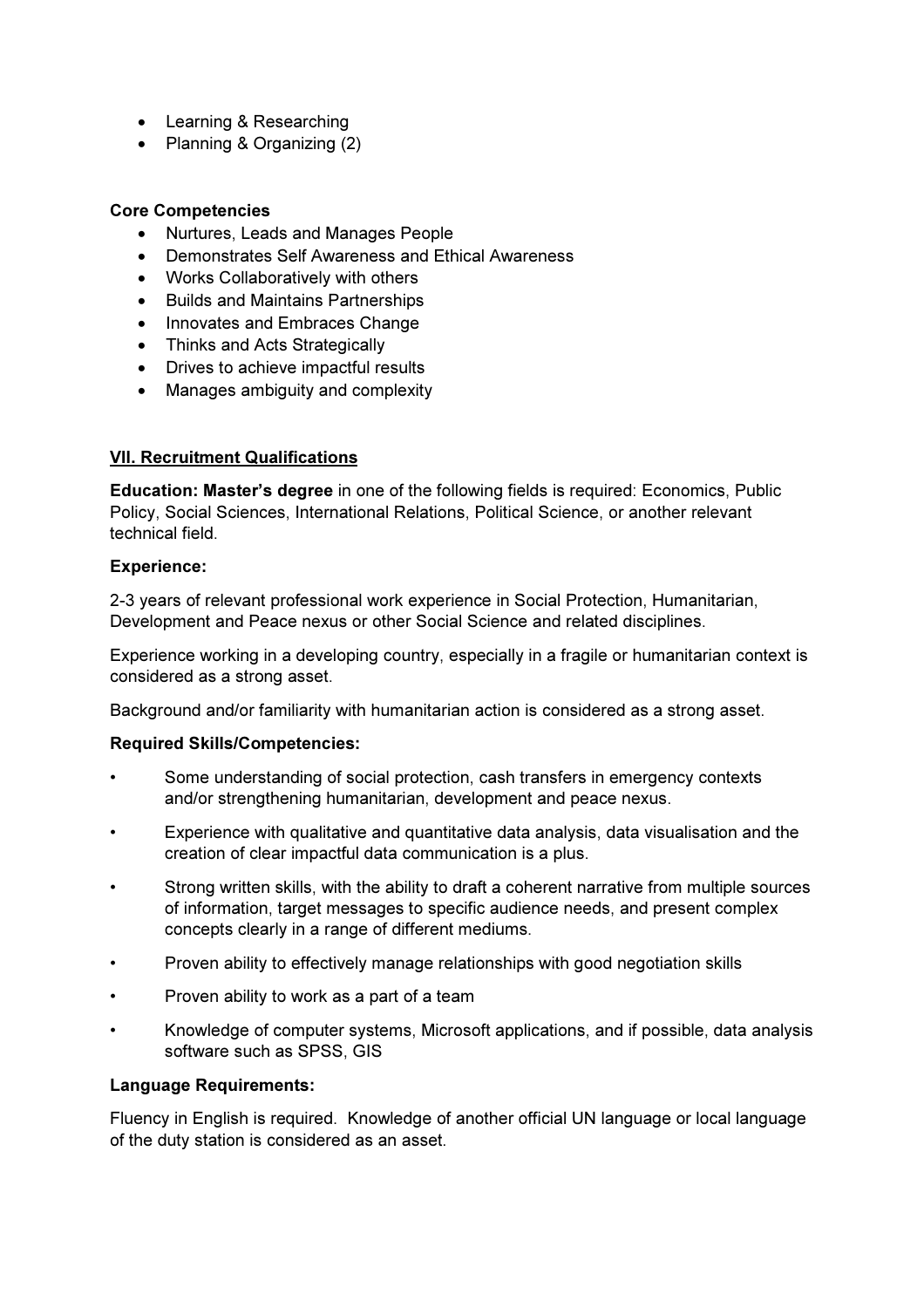# VIII. Information and living condition of Duty station:

#### General Information:

New York City is an iconic US city. It is the Headquarters for UNICEF, UNDP, UNFPA and the United Nations Secretariat. It is the largest city in the US, its financial capital and boasts world-class cultural attractions.

### Security:

The security threat level in New York is classified as Minimal (Level 1), the lowest-level, by the UN Department of Safety and Security. Currently, there are no significant security threats in general nor direct threats to UN personnel or assets within the country. Petty crime is only identified risk.

### Housing:

Like in many various metropolitan cities, different types of long-term accommodation are available in New York: apartments in high-rise buildings, stand-alone houses, houses in gated communities in the suburbs. Housing could be furnished and/or fully serviced, or unfurnished. Living in New York is always a compromise. The choice depends on the individual's selection criteria: whether looking for a less expensive area, for a safe and secure area, an area with good schooling; willingness to commute and if so how long of a commute? Wishing to own a car or not, etc. Living in Manhattan implies that most likely the individual will not buy a car, and so most purchases will be from local department stores and supermarkets/grocery stores. New York City's public transportation system is excellent and reliable.

Rental places for one year or less can be looked at in the lobby of the UN Secretariat as well as on the bulletin board on the UN's intranet called the iSeek. A combination of searching on the web and actually visiting buildings/apartments with a broker seems to be a recommended approach. As for safety and security of the different areas of New York, it is best to rely on the word of mouth from colleagues and friends.

# Schools & Childcare:

There are choices of school: public versus private schools; costs; continuity in curriculum; languages; transport provided. School choice depends on where you decide to live, and vice versa.

Information on the United Nations International School (UNIS) can be found at www.unis.org. Other schools frequently chosen in Manhattan are the Lycée française and the Ecole Kennedy. Most of international staff's children attend international schools with an academic system that is widely recognized abroad. International schools often include a kindergarten and pre-school classes (sometimes even a nursery) for younger kids. The choice of school may also depend on the availability, quality and costs of an after-care programme. Most schools in Manhattan have an after-school programme attached to the regular school programme for an additional cost.

# Work for spouses & partners:

There are work opportunities for spouses/partners. Spouses holding G-4 visa can work for the United Nations and Missions to the United Nations without a work permit and will not pay US taxes. Spouses with a G4-visa working for a company in the United States or who are self-employed need a work permit and will pay taxes.

Note: All work permit issues with US Mission to UN are processed through the office of UN HR Services/LDSD. The staff member or spouse does not deal with the State Department or the UN directly.